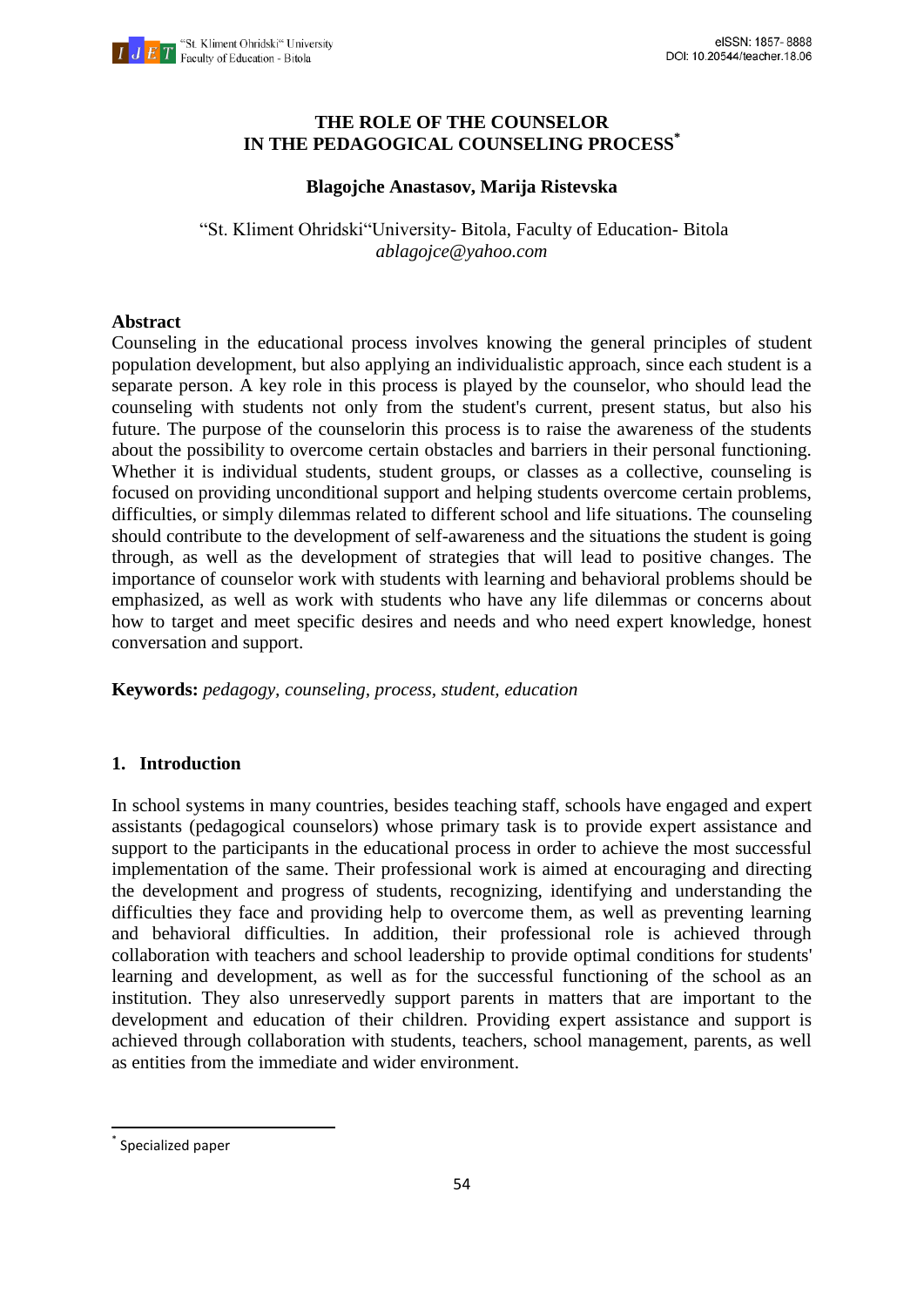### **2. The meaning of the term counseling**

Starting from the fact that the term counseling is used in different ways in different situations of daily life, it is necessary at the outset to emphasize the difference between counseling that takes place in an informal context and counseling which is a formal way of professional support to individuals, smaller or larger groups. As opposed to informal assistance, i.e. secular counseling, which is spontaneous and with different intentions (can be provided by almost anyone), counseling, as a form of professional activity, is a formal form of assistance provided by a person who is specifically qualified for such work in the various sciences and scientific disciplines (psychology, pedagogy, medicine, law, etc.) etc. (Janković, 2004)

In this sense, counseling is defined as a theoretically and methodologically based, systematic and planned activity that requires training and responsibility. The theoretical and methodological underpinnings involve the grounding of relevant theories and theoretical approaches, methods and techniques derived from them, as well as grounding the results and implications of scientific and empirical research in this field. Counseling training implies developed competencies that the expert gains through general and specific education, training and supervision, which upgrades them through continuous professional and personal development, while responsibility means counseling in accordance with professional standards, legal regulations and codes of ethics. (Srna, 2012) The concept of counseling can be viewed from two angles:

1) Counseling as providing expert advice (information, guidelines, recommendations, suggestions) which implies that the counselor offers "ready-made solutions" ("recipes") to the specific needs and problems of counseling users (eg counseling in the education process, choice of profession, employment, etc.) in various social situations lack and satisfaction of social needs, etc.

2) Counseling as a partnership in which the counselor helps users to better understand themselves and their problems. In this case, counseling involves linking two experts - the counselor (as counseling counselor) and the counseling beneficiary (as an expert on himself and his problem) (Srna, 2012)

The above points to the fact that the term counseling is not a singular one, but has a much wider meaning and use, and that it is not easy to give a general definition of it. However, one can emphasize the definition, created in 2010 by consensus of 29 counseling organizations, which defines the term counseling as "a professional relationship that enables different individuals, families and groups to achieve mental health, well-being, education and careers". (Zuković, 2017) In this sense, it also seems plausible that the essence of counseling can be described as helping individuals or groups recognize their strengths, reflect on their actions and lifestyles, and be able to make their own decisions about the direction and way of changing the quality of one's life. (Corey, 2004)

# **3. Pedagogical counseling**

In terms of pedagogical activity, counseling activities are denoted by different termscounseling, pedagogical counseling, pedagogical-counseling work, school counseling, developmental pedagogical activity, counseling-educational work (Hechler, 2012; Jurić, 2004; Mandić, 1986) etc. It is important to emphasize that the philosophy of counseling, from a pedagogical point of view, goes beyond the scope of the act itself, which implies contact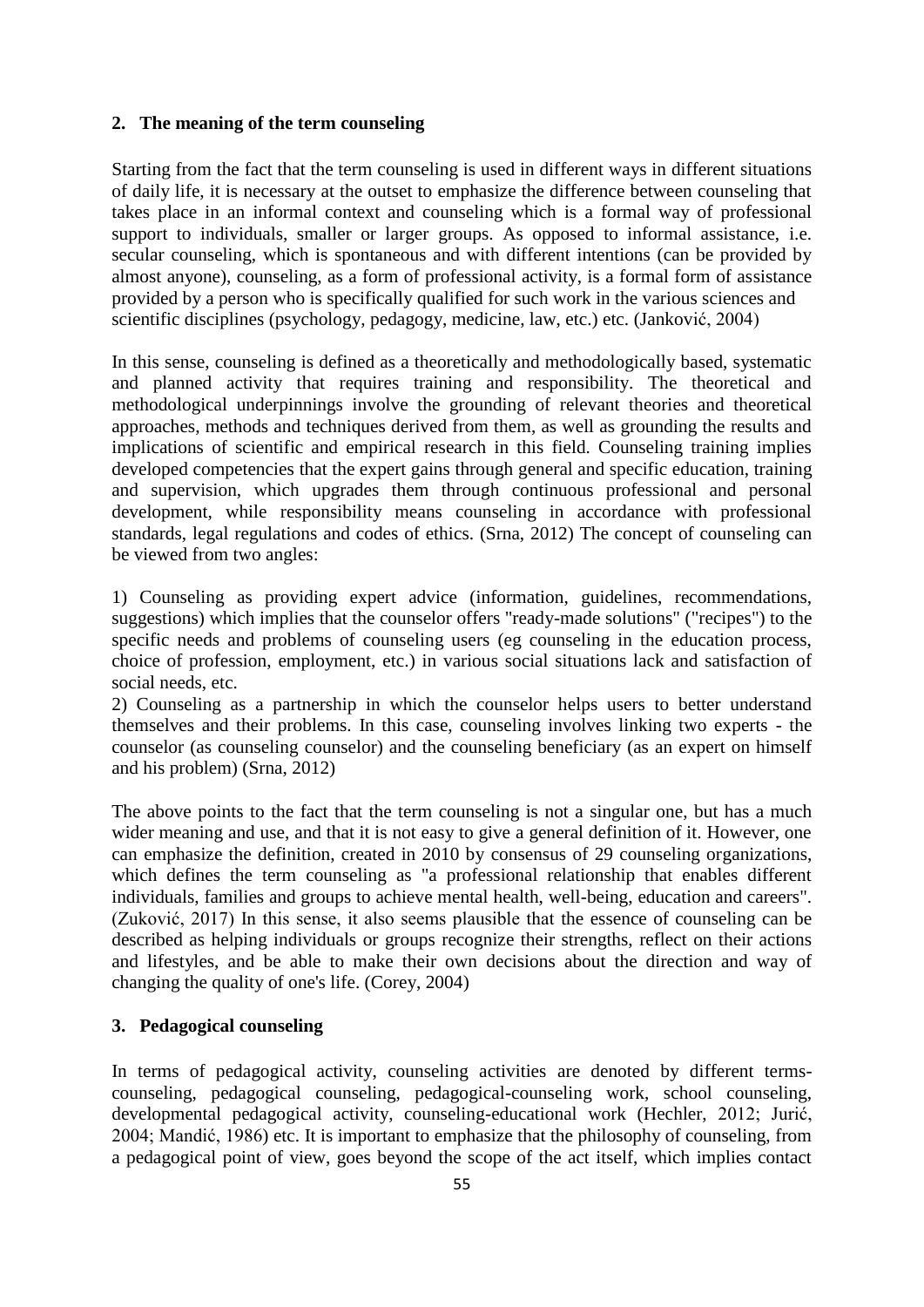between the counselor and the person/persons involved in the two-way counseling process. From the perspective of counseling in educational institutions, the act of counseling is a comprehensive element of a set of designed educational activities aimed at children/ students, educators/ parents, parents and other actors in the educational process. (Jurić, 2004) Counseling in this way is defined as a factor of pedagogical activity, that is, as an educational tool that enables each person to maximize their abilities and capacities. (Hechler, 2012) This means that counseling is also a process of teaching the user how to overcome their difficulties and find their own solutions (Corey, 2004) and realize their personal opportunities and potentials. (Hechler, 2012)

#### **4. Objectives and characteristics of pedagogical counseling**

Pedagogical counseling is a process aimed at developing social skills or self-awareness, increasing self-esteem and assertiveness, developing personal freedom and expression. (Nelson-Jones, 2007) Certain authors define it as a technique used in situations where it is necessary to act to change or improve the condition of an individual who has no direct control over the application of a particular need, with the person having to make certain changes in his life and surroundings. In this regard, the authors point out that the counseling process involves the application of the principles of mental health, psychological principles and other social science principles through cognitive, affective and behavioral interventions to achieve well-being, personal development or pathology correction. (Gladding, 2012) In relevant literature, pedagogical counseling is considered an approach to life skills development, characterized by four key points:

1) Most of the difficulties students face, due to their prior learning.

2) Apart from the influence of external factors, the essence of the problem lies with the students and is the result of a lack of thinking skills.

3) Effective counseling implies that the counselor, within the framework of good counseling, advises students on the necessary thinking skills.

4) The ultimate goal of pedagogical counseling is self-help, i.e. capacity, students not only to resolve and overcome current difficulties, but also to adequately deal with and overcome future difficulties. (Zuković, 2017)

#### **5. The role of the pedagogical counselor**

In general, the role of the pedagogical advisor is to mediate between the individual and the school system. The responsibilities of a pedagogical advisor include:

• care for the mental development and health of students and school staff;

- timely resolution of emerging conflicts between students and teachers;
- informing the school principal about the students' psychological status and teaching staff;
- preparing and keeping documentation of the activities of the pedagogical advisor;
- keeping a professional secret;
- effective implementation of individual and group advisory work;
- use of valid instruments (tests, examinations and other instruments)

One of the roles of a pedagogical counselor is parental counseling. In that regard, the counselor, by the nature of the matter, undertakes a number of different roles. Some of these roles are formal and very explicit, others less formal and implicit. Sometimes one role is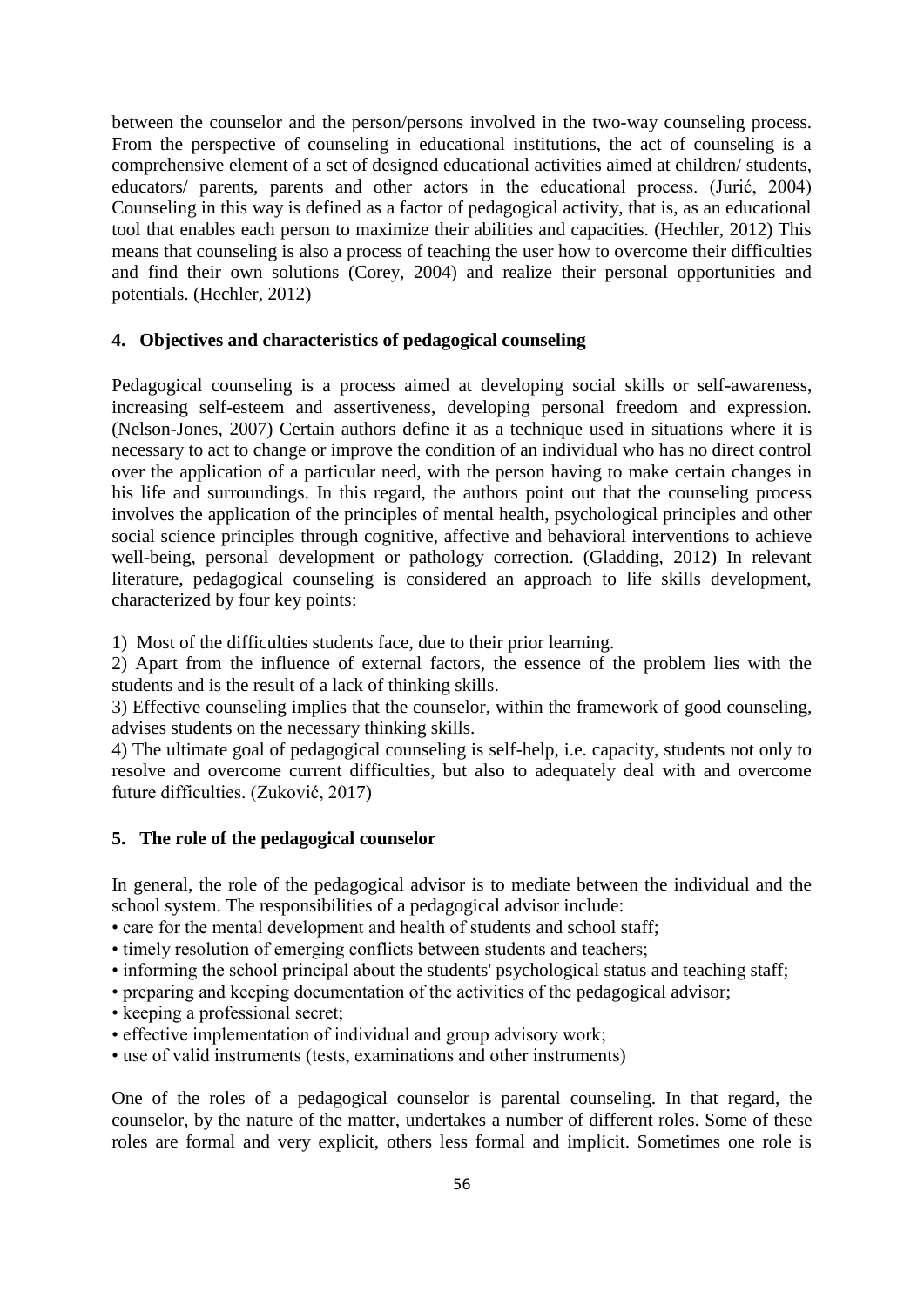clearly expressed, and sometimes most of its roles are intertwined. It is important to mention some of these roles:

1. **The counselor as an extended arm of the social system** - assuming formal responsibility that by law belongs to him and his institution, concerning children and their parents.

2. **The counselor as an expert** - He is professionally trained in advisory work, possesses the necessary professional competencies and therefore has responsibility for leadership and the course of counseling. Accordingly, he assumes the role of active researcher and teacher, using various strategies and skills for effective counseling.

3. **The counselor as a partner** - The partnership between the counselor (as a specialist in the process of change) and the parents (as experts in their life experiences) enables them with common strengths to move forward together. In such a relationship, the counselor assumes the role of "associate stimulator" and "friendly leader" who is prepared to point out errors and to illuminate potential solutions.

4. **The counselor as a "third parent"** - this is a less formal role of counselor, in which the professional position is interfered with the child's personal care and the need to express concern at certain times. The counselor can expect that parental care of the child will be portrayed in a completely different way and may not always be in line with his or her views and attitudes. To avoid such differences adversely affecting a child's condition, it is essential to strive to create a constructive community on both sides.

5. **The counselor as a model** - this role is one of the most effective and requires highly developed counselor awareness about the influence on counseling users. It is not justified for the counselor to expect parents to take the problematic situation or conflict with their children seriously and, at the same time, verbally or non-verbally, to show mistrust or contempt for those parents. It is therefore important for the counselor, through the role of model, to show harmony between words and deeds. In order to successfully fulfill these roles, it is important to be able to counteract one's own prejudices in dealing with parents, be culturally sensitive, get rid of the categorization that "the usual, the typical" is always functional and work to differentiate one's own " I "from the professional attitude and approach. (Jul, 2014)

Parents face many challenges during the development and growth of their children and sometimes they need professional support to:

- Reexamination of educational styles
- Choosing the right style of parenting
- Harmonizing the educational styles of both parents
- Overcoming the crisis period
- Helping set boundaries for the child

• Understanding the psychological stages and processes that children go through as they grow older

- Resolving conflicts in an appropriate manner
- Overcoming difficulties in adapting to children's needs
- Better understanding among family members
- Work on personal development (Wooten, 2018)

Pedagogical counseling focuses on issues related to upbringing, learning and parenting. The purpose of pedagogical counseling is to improve parenting skills. Counseling can be done with one or both parents. In this way, parents can resolve their dilemmas regarding their child's upbringing, gain knowledge, and identify where they might make the wrong steps in the process. It is about enhancing the strengths that parents possess, learning new ways to solve adolescence problems, and reducing mistakes, introducing parents to any emotional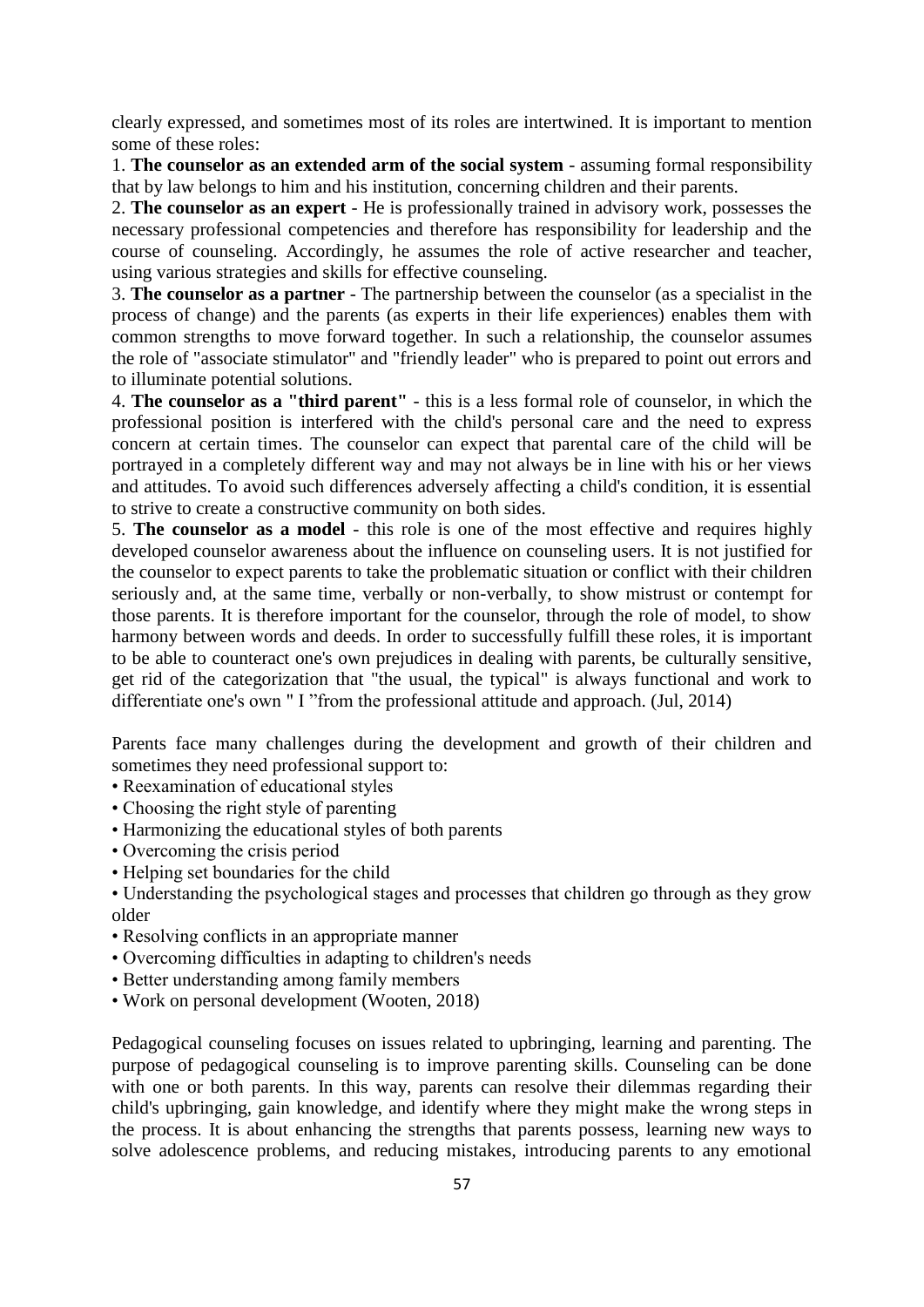blockages that may exist with their child, thereby causing problems in learning and in achievement in general. Parents are faced with a specific problem that they are unable to solve and usually want to learn the skills that will help solve the problem. Counseling is focused on improving relationships, with a focus on improving communication and finding a new problem-solving strategy. During counseling, parents have the opportunity to openly express their thoughts and feelings, as well as clearly identify appropriate roles in the family and rules of conduct. Counseling lasts from 60 to 90 minutes once a week, while total counseling can last from a few sessions to several months. (Wooten, 2018)

Some authors emphasize the importance of adopting and implementing the five concepts that help the counselor fulfill his or her role in working with parents effectively:

1) Connectivity;

2) Trust;

3) Support and trust;

4) Internal cognitive restructuring;

5) Investing in resiliency development. (Zuković, 2017)

All of this involves embracing a postmodern understanding of parental counseling, which leaves much more room for the experience and perspective of parents. Specifically, the postmodern approach shifts the emphasis on the role of the adviser as an expert, as the advisor as a practitioner. (Jul, 2014) Depending on the role of the practitioner, the counselor accepts the attitude that parents know best about their children and that they have creative potential for someone who solves a problem, which means that the parents need him as much as he needs them. (Zuković, 2017)

# **6. Functions of a pedagogical counselor**

The functions of a pedagogical counselor are discussed in various connotations and sources; Popkochev identifies the following four basic functions of a pedagogical counselor:

- 1. Diagnostic,
- 2. Advisory,
- 3. Preventive and
- 4. Corrective Development Function. (Nikolaj Popov, 2018)

He lists the tasks involved in each of these four functions in a very detailed, precise and systematic way. In summary, the following basic functions of a pedagogical counselor can be identified using the job description:

- 1. **Assisting function** includes providing assistance and support in the field of mental development and health of children and students, enabling decision-making related to further education and employment, adapting students to the educational and social system.
- 2. **Diagnostic function** includes determining the initial state at the beginning of the school year; identifying difficulties in students' cognitive, socio-emotional development and behavior; identification of gifted students as well as those in need of additional educational support; assessment in the field of vocational guidance and guidance.
- 3. **Counseling function** includes: